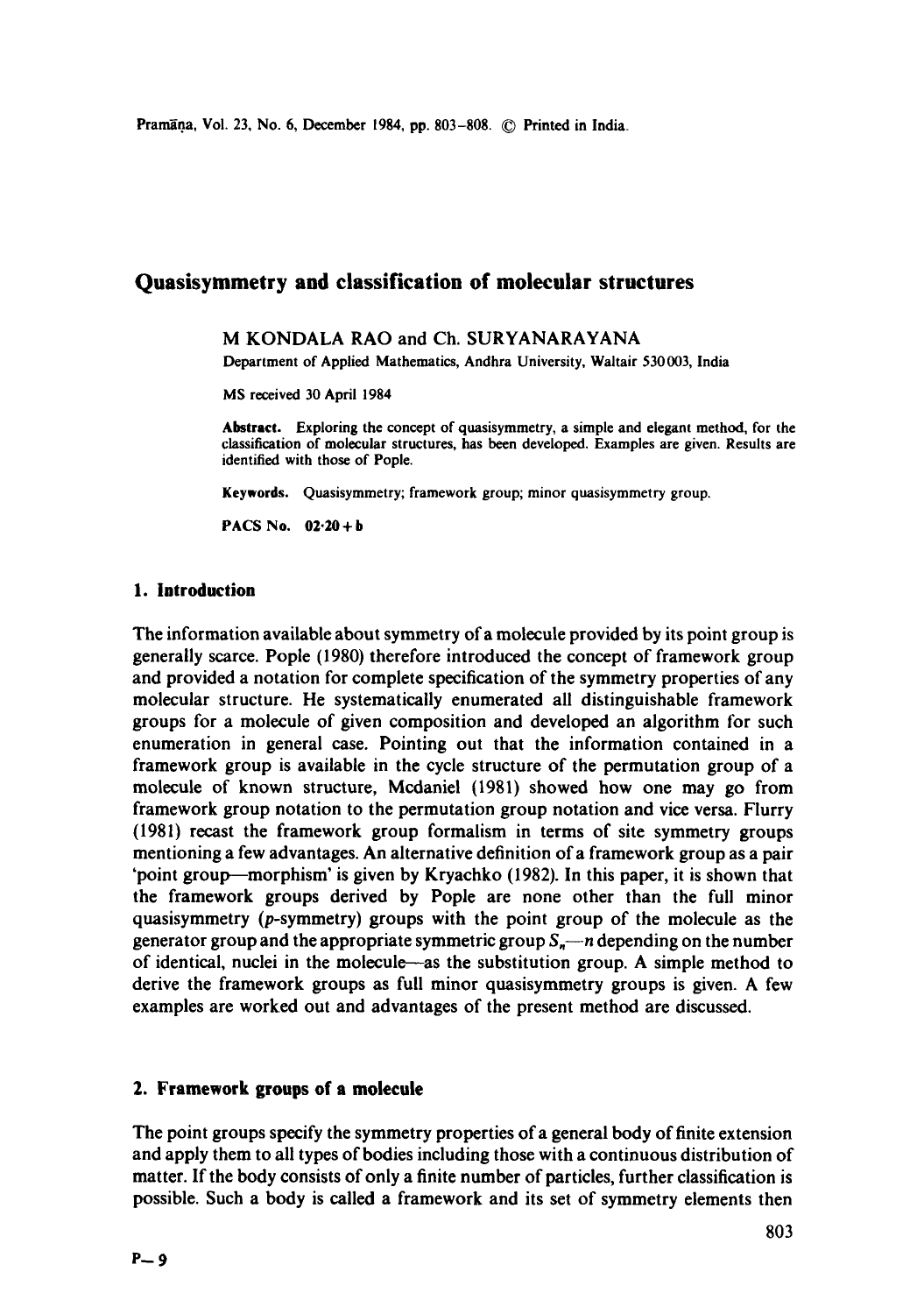# 804 *M Kondala Rao and Ch. Suryanarayana*

constitutes a framework group. Complete specification of the symmetry elements would include the geometrical transformation (rotation, reflection, etc) and information about the way in which particles are permuted by the operation. Thus a full description of the molecular symmetry requires specification of nuclear positions relative to their symmetry elements of the point group. Framework groups describe the full symmetry of a framework  $A_i B_j$ ... containing *i* nuclei of type  $A_j$  nuclei of type  $B$ , etc. Molecules with different sets *i,j* will belong to different framework groups. Thus, the elements of a framework group are specified in two parts:

(a) geometrical operations (rotations, reflections, etc) and

(b) as consequent permutations of nuclei of the same type.

The classification beyond that of the point group arises because of (b). A method for the systematic generation and enumeration of framework groups is given by Pople (1980).

#### **3. Quasisymmetry groups and their construction**

Let each point of a given figure be assigned at least one index  $i$ ,  $i$  taking on values  $(i = 1, 2, \ldots, p)$   $p > 2$ . With these p indices, fix some group P of substitutions. Then the quasisymmetry transformation ( $p$ -symmetry transformation) given by the group  $P$ will refer to that isometric transformation of the figure which translates each point with index *i* into a point with index  $k_i$  so that the resulting substitution of indices

$$
\varepsilon = \begin{pmatrix} 1 & 2 & 3 & \dots & p \\ k_1 & k_2 & k_3 & \dots & k_p \end{pmatrix}
$$

belongs to the group  $P$  of substitutions. The set of all quasisymmetry transformations of a given figure forms a group called the quasi-symmetry group G of the figure (Zamorzaev 1968). The set S of all the symmetry transformations of a given figure is a subgroup of its quasisymmetry group  $G$  and is called the generating group of  $G$ . Similarly, the set  $P$  of all index substitutions (also known as  $p$ -identical transformations) forms a subgroup of its quasisymmetry group  $G$  and is called the group of index substitutions (or permutations).

Let G be an arbitrary quasisymmetry group. Let S and  $P_1$ , denote, respectively, the generator group and the index substitution group. Then the group G is called a group of full or partial P-symmetry according as  $P_1 = P$  or  $P_1 \neq P$ . Zamorzaev (1968) gave a method, of deriving all groups of full P-symmetry from the generating groups, in the form of a theorem.

*Theorem:* Any group G of full P-symmetry is derivable from its generator group S by the following steps:

(i) Search for normal divisors H and Q, of the groups S and P such that  $S/H \cong P/O$ . (ii) Carry out pairwise multiplication of *sH* and *pQ,* the corresponding classes with respect to the isomorphism and

(iii) Combine the resulting products.

The P-symmetry group obtained by the above procedure is called major, minor or intermediate according as  $Q = P$ ,  $Q = [I]$  or  $Q$  is a nontrivial normal subgroup of P.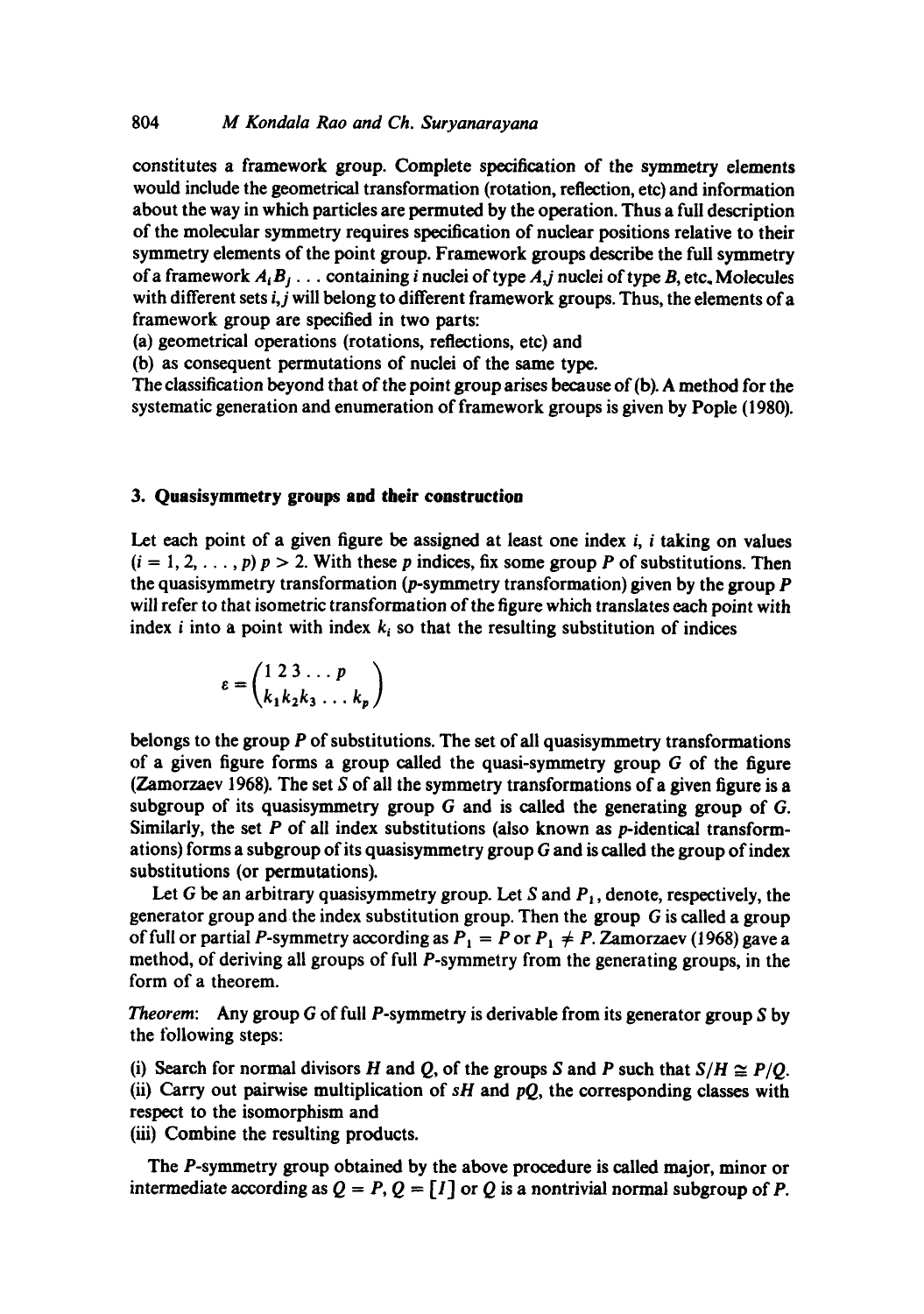# **4. Method for the derivation of framework groups**

From the very definition of the framework group, it may be observed that an element of the frameWork group is not simply a point group operation *viz.* rotation or rotation reflection, but it consists of the consequent permutations, of the identical nuclei, that arise when the point symmetry operation is performed on the framework. This observation allows us to identify the elements of the framework group as the elements of the full minor quasisymmetry group (Zamorzaev 1968). In what follows we develop a method for deriving framework groups as full minor quasisymmetry groups. Consider a molecule of the type  $A_n$ --molecule consisting of *n* identical nuclei  $A$ -having the point symmetry, say, G. All the framework groups for this molecule will be derived by the following procedure:

Consider all the normal subgroups  $H_i$ , of the point symmetry group G. Write down all the factor groups  $G/H_i$  of different orders. Take any factor group  $G/H_k$  and find all the subgroups  $P_k$  of  $S_n$ , the symmetric groups on n symbols, that are isomorphic to  $G/H_k$  and construct the full minor quasisymmetry groups, following the method outlined in §3, with G as generator group and  $P_k$  as substitution groups. Repeat the procedure for all the other factor groups  $G/H_i$ . The totality of all these full minor quasisymmetry groups gives the required framework groups. However, because of the generality of method of construction of the full minor quasisymmetry groups, not all the groups thus obtained actually represent a framework group. We have to eliminate some of these groups using the following three rules:

(i) If in a minor quasisymmetry group any two distinct operations interchange two or more nuclei in a way that makes the fixation of the nuclei in the molecule impossible, then the quasi-symmetry group does not represent a framework group and hence it is to be eliminated.

(ii) If a minor quasisymmetry group can be obtained from the other by a mere renumbering of the nuclei labels, then it does not give rise to a different framework group and hence it is to be eliminated.

(iii) If the movement of the labelled nuclei, under the permutations of all the operations, fix the location of the nuclei in the molecule in such a way that it leads to a possible higher symmetry for the molecule as a whole, such a group is to be eliminated.

Following the above procedures, along with the elimination rules, we can get all the possible framework groups in a systematic way. By noticing the movements of the labelled nuclei, as exhibited through the permutation part of the quasisymmetry operation, we can identify each group, constructed by the present procedure, with that given by Pople (1980).

We explain the method of deriving all the framework groups by explicitly working out an example. Consider a molecule of the type  $A_4$  having  $C_{2v}$  symmetry.

> Here  $G = C_{2v} = \{E, C_2, \sigma_v, \sigma_v\}$ Normal subgroups are:  $H_1 = C_2 = \{E, C_2\}$  $H_2 = C_s = \{E, \sigma_v\}$ **H3 =**

Consider the factor group  $G/H_1 = C_{2\nu}/C_2$ 

Now each permutation group  $P$ , ( $\subset S_4$ ) on four symbols 1, 2, 3, 4 of the same order as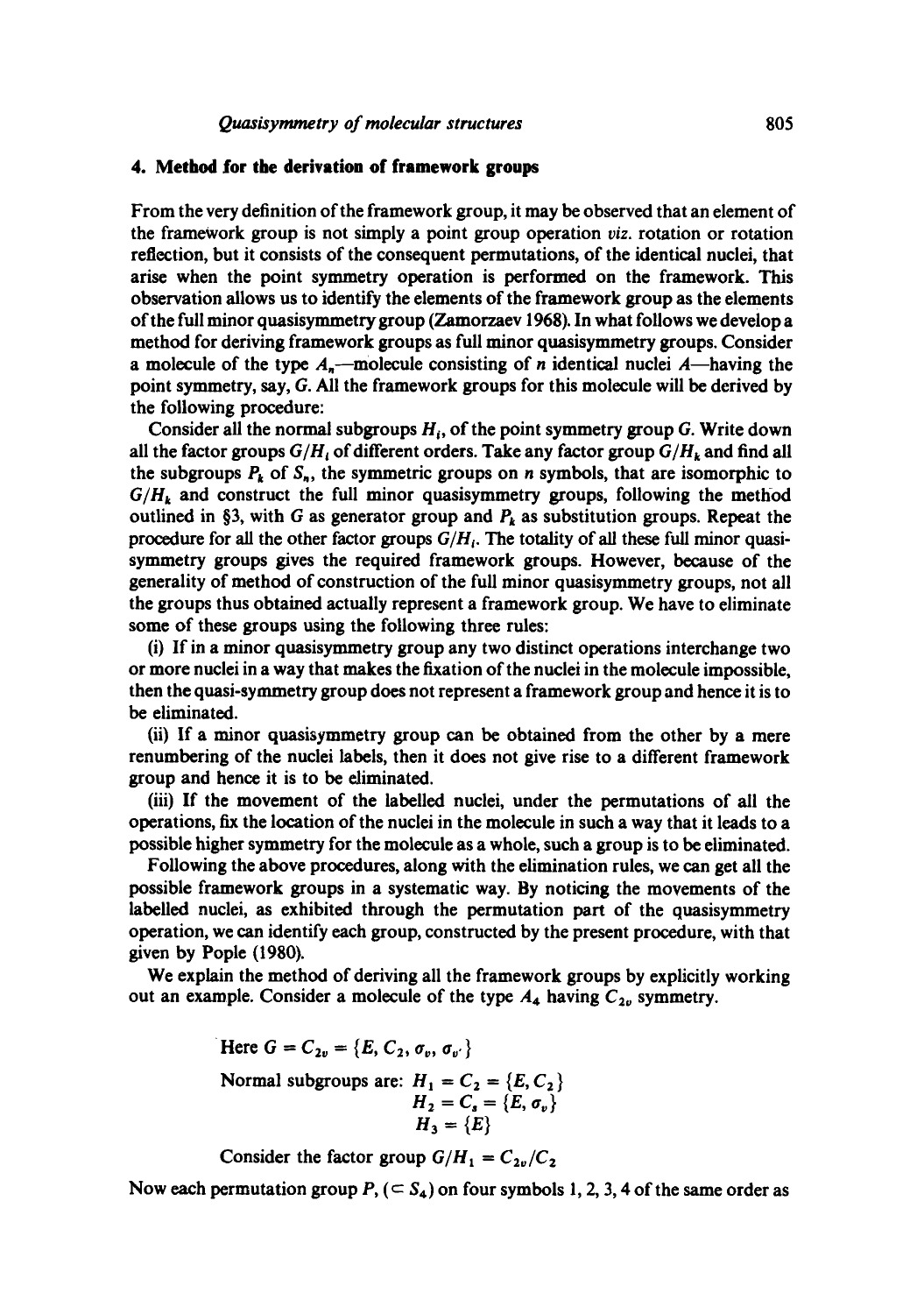that of  $C_{2v}/C_2$  possibly gives rise to a framework group.

Consider  $P = P_1 = \{I, (12)\}\$ 

Construct a full minor quasisymmetry group with  $C_{2v}$  as the generator group and  $P_1$  as the substitution group. Thus

$$
G/H_1 \cong P_1/I
$$
 i.e.,  $\{H_1, \sigma_v H_1\} \to \{I, (12)\}.$ 

Hence, the full minor quasisymmetry group is

$$
\{EI, C_2I, \sigma_v(12), \sigma_{v'}(12)\}.
$$

This group will not represent a framework group and is to be eliminated by rule (i). Let

$$
P = P_2 = \{I, (12)(34)\}, \text{ therefore } G/H_1 \cong P_2/I
$$

So,  $\{H_1, \sigma_v H_1\} \rightarrow \{I, (12)(34)\}.$ 

The full minor quasisymmetry group is

 ${EI, C<sub>2</sub>I, \sigma<sub>n</sub>(12)(34), \sigma<sub>n</sub>(12)(34)}.$ 

This group is to be eliminated by rule (i). Next, consider the second factor group  $G/H_2 = C_{2\nu}/C_s$ . Because this group is of the same order as that of  $G/H_1$ , we need consider the same  $P_1$  and  $P_2$ .

$$
G/H_2 \cong P_1/I \quad i.e., \quad \{H_2, C_2H_2\} \to \{I, (12)\}.
$$

The full minor quasisymmetry group is

$$
\{EI, \sigma_v I, C_2(12), \sigma_{v'}(12)\}.
$$
 (1)

Next,  $G/H_2 \cong P_2/I$  i.e.,  $\{H_2, C_2H_2\} \rightarrow \{I, (12)(34)\}.$ 

The full minor quasisymmetry group is

$$
\{EI, \sigma_v I, C_2(12)(34), \sigma_{v'}(12)(34)\}.
$$
 (2)

No other full minor quasisymmetry group can be constructed with the factor group  $G/H_2$ . For the factor group  $G/H_3 = G/E$ . Consider every  $P_3$  of order four (order of  $G/E$ ) Let  $P_3 = \{I, (12), (34), (12)(34)\}.$  Therefore

$$
G/H_3\cong P_3/I.
$$

The full minor quasisymmetry group is

$$
\{EI, C_2(12), \sigma_v(34), \sigma_{v'}(12)(34)\}.
$$
 (3)

This group is to be eliminated by rule (i). Let  $P_3 = \{I, (12)(34), (12), (34)\}\$ 

$$
G/H_3\cong P_3/I.
$$

The full minor quasisymmetry group is

$$
\{EI, C_2(12)(34), \sigma_v(12), \sigma_v(34)\}.
$$
 (4)

Let  $P_3 = \{I, (12)(34), (13)(24), (14)(23)\},\$ 

$$
G/H_3\cong P_3/I.
$$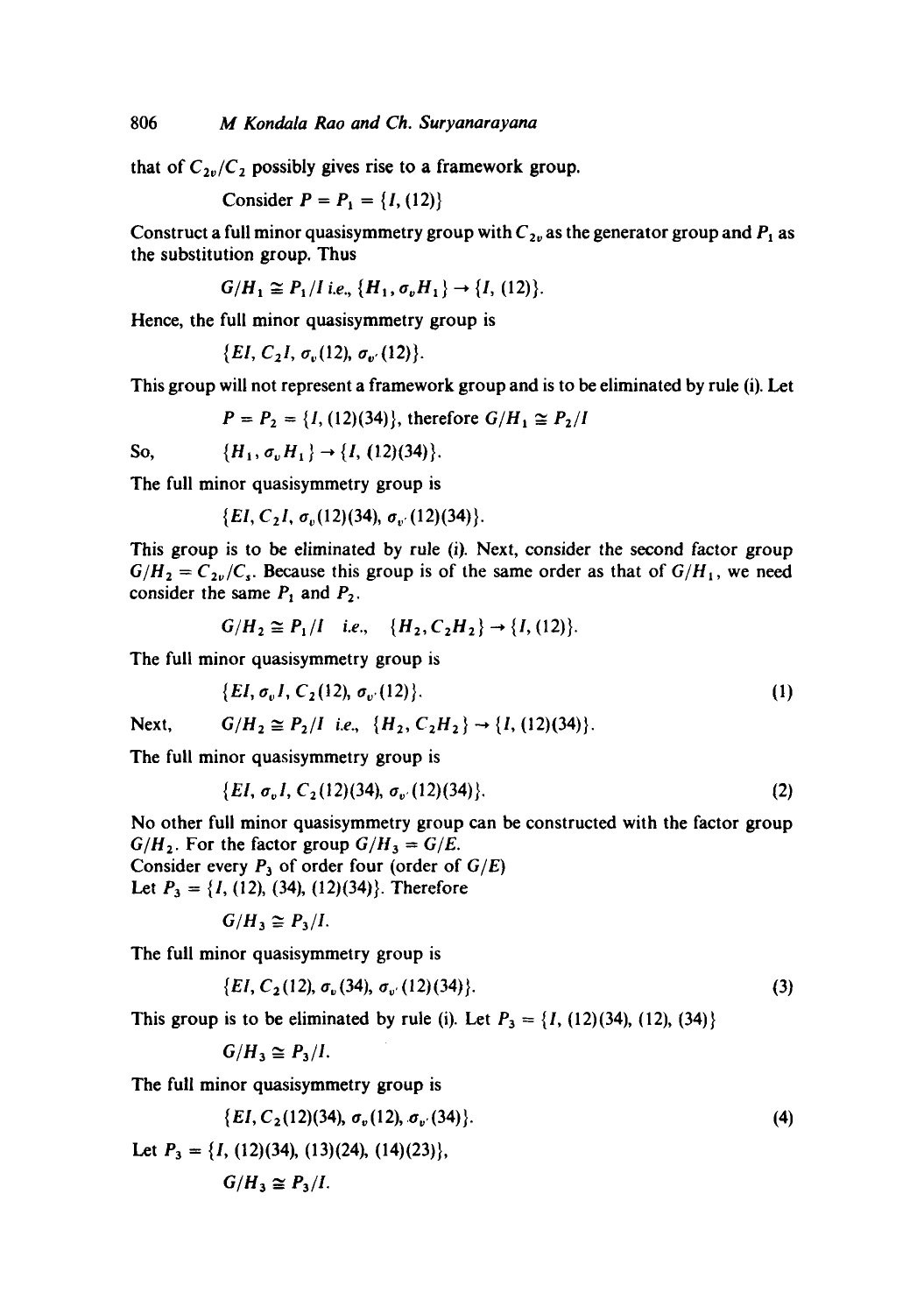The full minor quasisymmetry group is

 $\{EI, C_2(12)(34), \sigma_n(13)(24), \sigma_{n'}(14)(23)\}$ 

This is to be eliminated by rule (iii).

One may note, however, that many new permutation groups P, of required order, other than those considered above can be considered for the purpose of the construction of some other full minor quasisymmetry groups. But all such full minor quasisymmetry groups will automatically be eliminated by rule (ii). For instance, let us construct a full minor quasisymmetry group with

$$
P_3 = \{I, (13), (24), (13)(24)\}.
$$

The full minor quasisymmetry group is

 $\{EI, C_2(13), \sigma_v(24), \sigma_{v'}(13)(24)\}$ 

This is the same as (3) if we make the following relabelling

 $2 \rightarrow 3$ ,  $3 \rightarrow 2$ .

It may be noted that by actually fixing the location of the nuclei in the molecule as suggested by each quasisymmetry operation in the full minor quasisymmetry group we can identify the three full minor quasisymmetry groups got above with those given by Pople (1980), in the following way,

Consider  $\{EI, \sigma_v I, C_2(12), \sigma_v(12)\}\$ 

 $C_2(12)$  implies that 3, 4 are on  $C_2$  axis

 $\sigma_{w}$  (12) implies that 1, 2 are in  $\sigma$  as  $\sigma_{w}$ -images. Therefore

$$
\{EI, \sigma_v I, C_2(12), \sigma_{v'}(12)\} \rightarrow C_{2v}[2100].
$$

Similarly,

$$
\{EI, \sigma_v I, C_2(12)(34), \sigma_v(12)(34)\} \rightarrow C_{2v}[0200],
$$

$$
\{EI, C_2(12)(34), \sigma_v(12), \sigma_{v'}(34)\} \rightarrow C_{2v}[0110].
$$

The method described above for obtaining the framework groups for a given molecule as the full minor quasisymmetry groups has been applied for a molecule of type  $A_i$ . As may be noted, the method can, straightaway be applied to the general molecules of the type  $A_i, B_j, \ldots$ 

#### **5. Discussion**

As is evident from the way of construction, the present method is simple and quite elegant for compound molecules  $A_m B_n$ ... consisting of m, n, ... nuclei of types  $A, B, \ldots$  where  $m, n \ldots$  are not very large. Further, if the framework groups for the molecule  $A_m B_n$ ... having the point symmetry group G, are found, the framework groups for the molecules  $A_{m-1}B_{n-1}$ ...,  $A_{m-2}B_{n-2}$ ...; etc having the same symmetry G, can straightaway be given from them. For example, framework group for the molecule of the type  $A_3$  having  $C_{2v}$  symmetry can be obtained from (1), (2) and (4) just by making the nuclei labelled '4' unmoved or in other words by dropping the nuclei